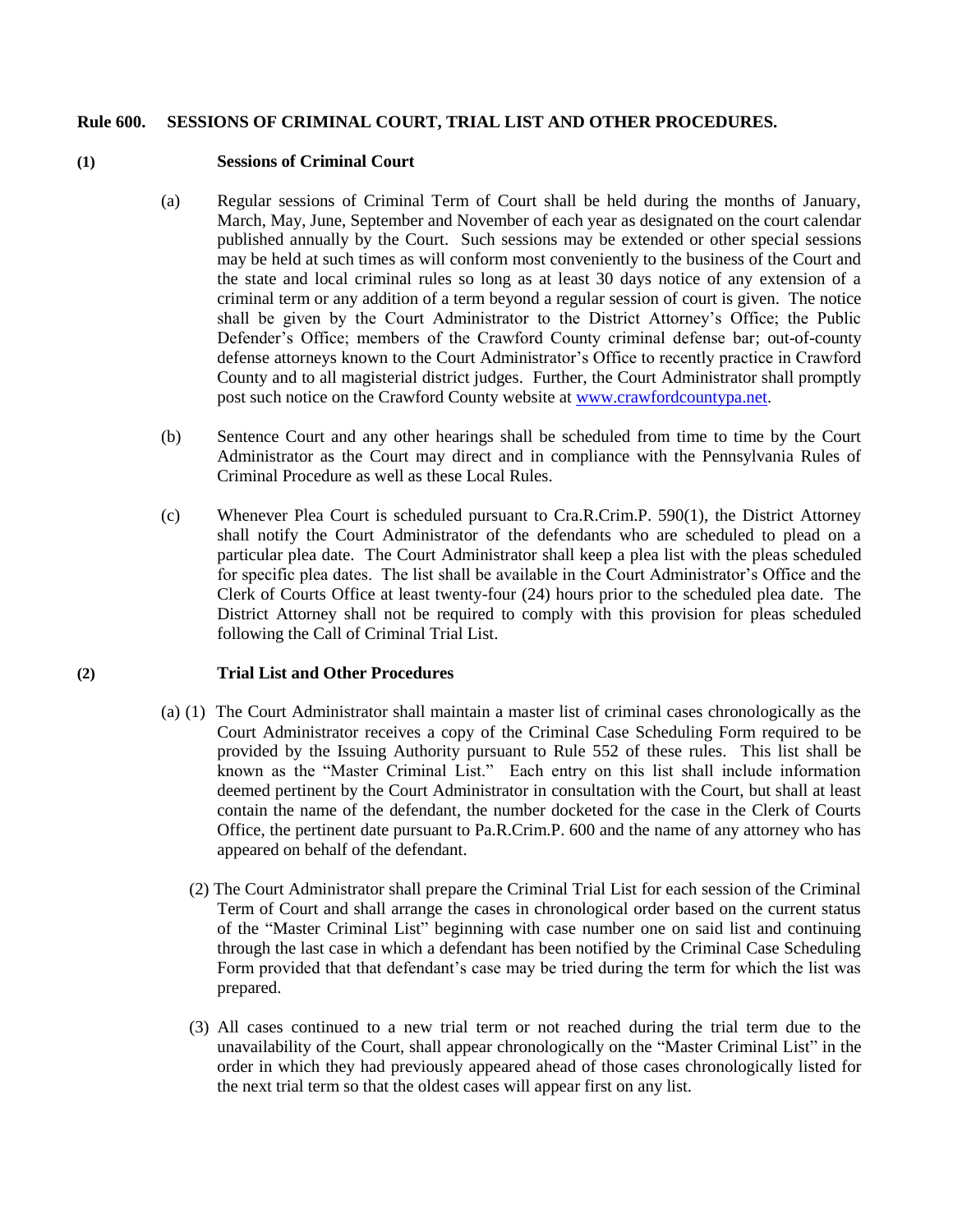- (4) The "Master Criminal List" shall be available for counsel and other interested persons to view in the Court Administrator's Office during normal business hours and copies of the Criminal Trial List based on that "Master Criminal List" for each Criminal Term of Court shall be available free of charge in the Court Administrator's Office and in the Clerk of Courts Office at least one week prior to the call of the trial list for that designated Criminal Term of Court. That Criminal Trial List shall also be placed, by the Court Administrator's Office, on the Crawford County website at [www.crawfordcountypa.net](http://www.crawfordcountypa.net/) at least one week prior to the Call of the Criminal Trial List for that designated Criminal Term of Court.
- (a) (1) Cases for each criminal term shall be tried in the order in which they chronologically appear on the criminal trial list for that trial term unless otherwise adjusted by the Court Administrator for proper reasons.
	- (2) Any party upon good cause shown may move the Court to advance a case forward from it's chronological location on the Criminal Trial List or have the case moved down further on the list to be tried either within the same term of Criminal Court or to be continued to the next term of Criminal Court. Any such motion must be filed in compliance with Pa.R.Crim.P. 106 and Cra.R.Crim.P. 106. The Court in its discretion may continue a case after that deadline if the motion to continue is consented to by the opposing party and/or the Court finds that good cause to continue the case has arisen after the Call of the Criminal Trial List.
	- (3) Upon granting a motion under Crawford County Rule of Criminal Procedure 600(2)(b)(2), the Court will designate as part of its order where such case shall be placed on the chronological criminal list for that particular term of court or what date certain the case will commence. If the Court allows the case to be continued to the next Criminal Term of Court, it shall be placed by the Court Administrator on the "Master Criminal List" pursuant to Cra.R.Crim.P.  $600(2)(a)(3)$ .
	- (4) If a case involves complex issues so that it is not amenable to the normal schedule, any party may, after formal arraignment occurs or is waived, move the Court to remove said case from the "Master Criminal List" so that the flow of the case through the system is handled independently of that procedure.
	- (5) In the event a case is removed from its designated scheduling cycle originally established on the Criminal Case Scheduling Form [i.e. ARD consideration, omnibus pretrial motion, continuance, cases not reached during a trial term] and is returned to a scheduling sequence, the Court Administrator shall prepare a new Criminal Case Scheduling Form setting the remaining appropriate dates for the defendant to appear with said assigned dates to be based on a reasonable effort to return the case into the sequence of the system at the point where the case was removed from the sequence or if the case is to be placed in a subsequent term of court, to a normal sequence for that term of court.

The Court Administrator shall distribute copies of the new Criminal Case Scheduling Form to the District Attorney's Office and defense counsel as well as to unrepresented defendants in a manner consistent with the Pennsylvania Rules of Criminal Procedure and the Crawford County Rules of Criminal Procedure.

## **(3) Call of the Criminal Trial List.**